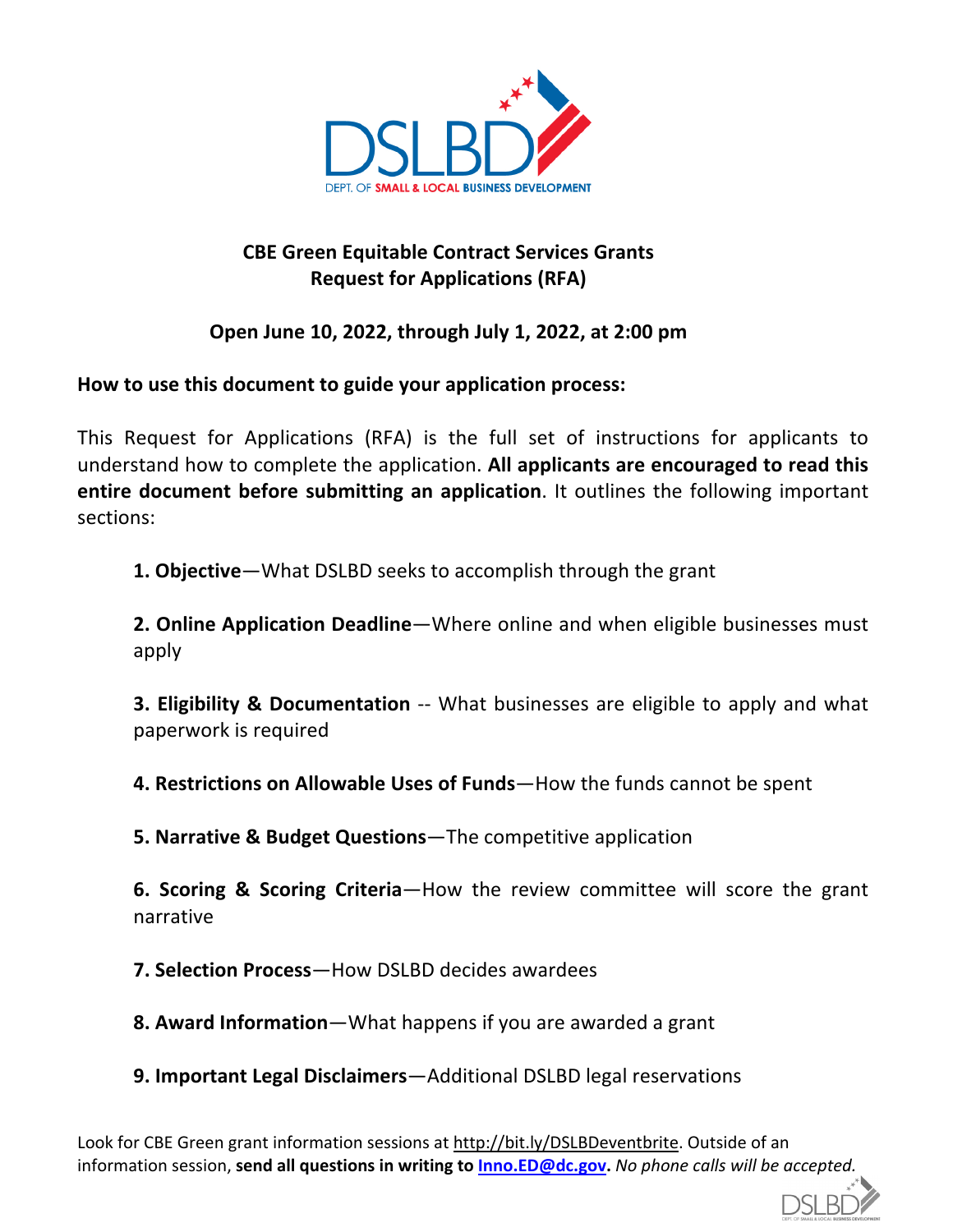# **1. Objective**

The Department of Small and Local Business Development (DSLBD) is excited to announce that it will begin soliciting applications for the **CBE Green Contract Services Grants (CBE Green)** starting June 10, 2022**.** 

The CBE Green grants are for Certified Business Enterprises (CBEs) to provide direct support to small, resident-owned, and disadvantaged CBEs pursuing contracting opportunities with the DC Sustainable Energy Utility (DCSEU). DSBLD seeks proposals from CBEs to provide back-office direct support and training in the areas of proposal development, budget development, and contract management.

CBE Green is an initiative within DSLBD to support CBEs into the expanding green and sustainable energy and buildings market. In partnership with DC's Department of Energy and the Environment (DOEE), DSLBD is supporting CBEs through additional training opportunities to prepare them for DOEE, DCSEU, and more green market opportunities.

Direct back-office support and training are key building blocks to prepare CBEs businesses for participation in market opportunities. CBE Green grants are intended to provide critical back-office support to CBEs including accounting, proposal development, legal support, project management, and internal systems development.

DSLBD will refer CBEs to CBE Green grantees for support and training during the grant period of performance starting on or around July 15, 2022, and ending September 30, 2022.

DSLBD intends to award three (3) to five (5) grants for a mix of support from the \$200,000 in total available funding for Fiscal Year 2022. Applicants may apply for funding of up to \$100,000 to provide back-office services for 25 to 100 CBE businesses pursuing or preparing to pursue green procurement opportunities.

# **2. Online Application & Deadline**

Apply at https://www.zoomgrants.com/zgf/CBE\_GREEN\_2022\_GRANT. *If typing in the address, it must include this exact capitalization. To start your application, you must create a log-in account with ZoomGrants.com.*

*DSLBD FY2022 CBE Green Equitable Services Grant Request for Applications* 2 Only complete applications submitted through Zoom Grants, DSLBD's online grant application system, will be accepted and scored. No application materials will be accepted outside of the application system or after the CBE Green grant deadline.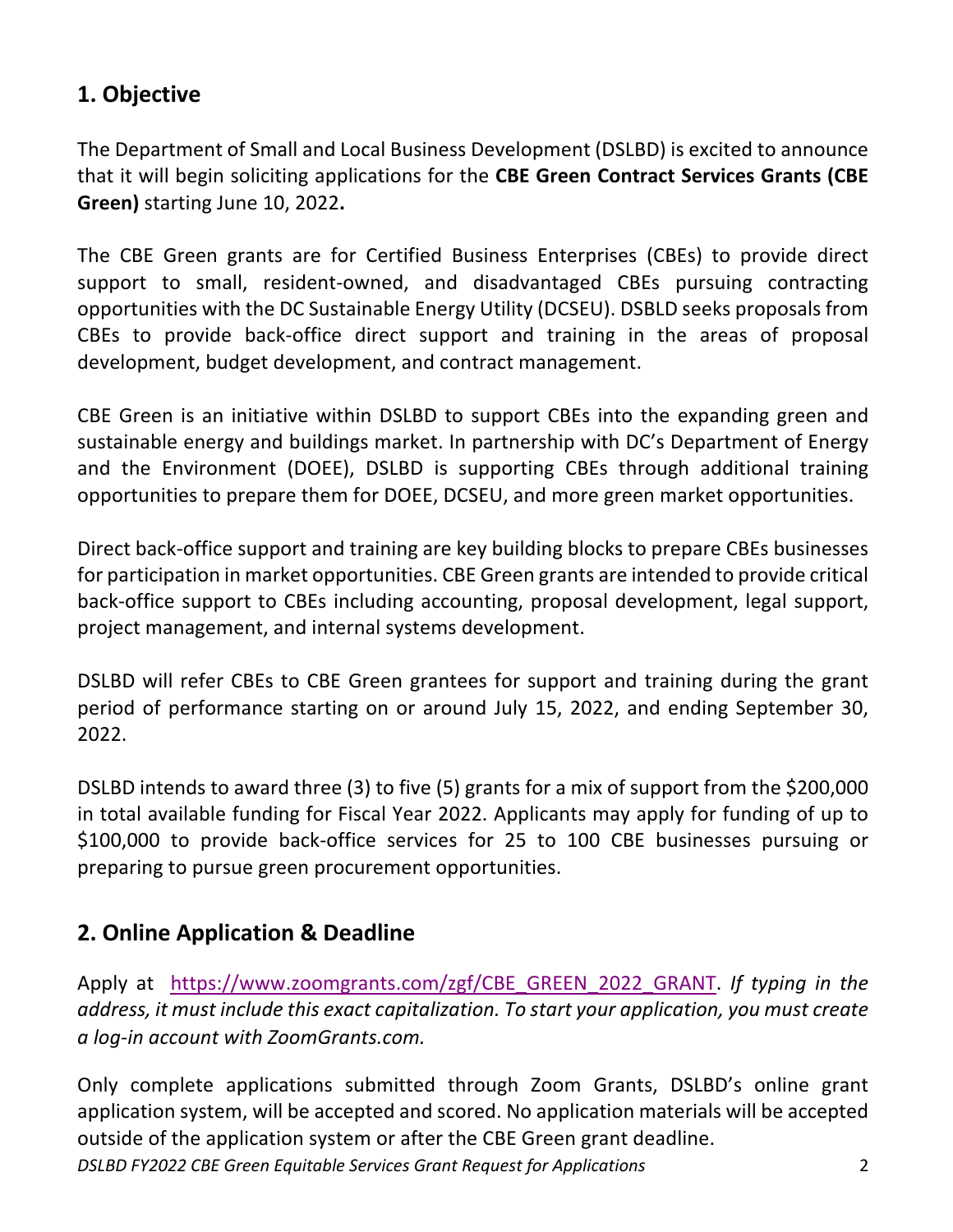*Zoom Grants is a third-party provider that offers customer assistance for login issues, issues with saving your application, and other IT related issues for your application. Zoom Grants provides technical support Monday – Friday from 10am-7pm eastern time. Reach out to Zoom Grants at any time during the application period if you have technical difficulties by emailing Questions@ZoomGrants.com.* 

#### **The last date to ask questions is June 29, 2022, 2:00 pm.**

#### **The final deadline is July 1, 2022, at 2:00 pm.**

#### **No exceptions.**

DSLBD intends for grants to be reviewed between July 5, 2022, and July 8, 2022. Notifications to selected applicants are anticipated to be sent by email on or around July 15, 2022.

# **3. Eligibility & Checklist**

Only CBEs compliant with applicable District laws are eligible to apply for the CBE Green grants. Applicants must be the business owner or authorized members or employees of the CBE. *Third party support may be added to the application but cannot apply on behalf of an organization.* Required documentation must demonstrate:

- Active CBE status
- Active Business Licensure
- Compliance with DC Tax and Licensing Laws
- Commercial General Liability Insurance Coverage
- Active Ariba Supplier Network registration
- Registered or prepared to register as DC Vendor to receive payment

#### **Failure to demonstrate eligibility**

Applications from applicants who do not meet eligibility requirements will not be scored or considered for a CBE Green grant. All documents and attestations showing eligibility must be submitted through the online Zoom Grants application system. False attestations can result in grant forfeiture and other penalties as appropriate.

## **Applicants interested in applying for a CBE Green grant MUST submit the required Eligibility Documents and Attestations outlined below and meet the status criteria.**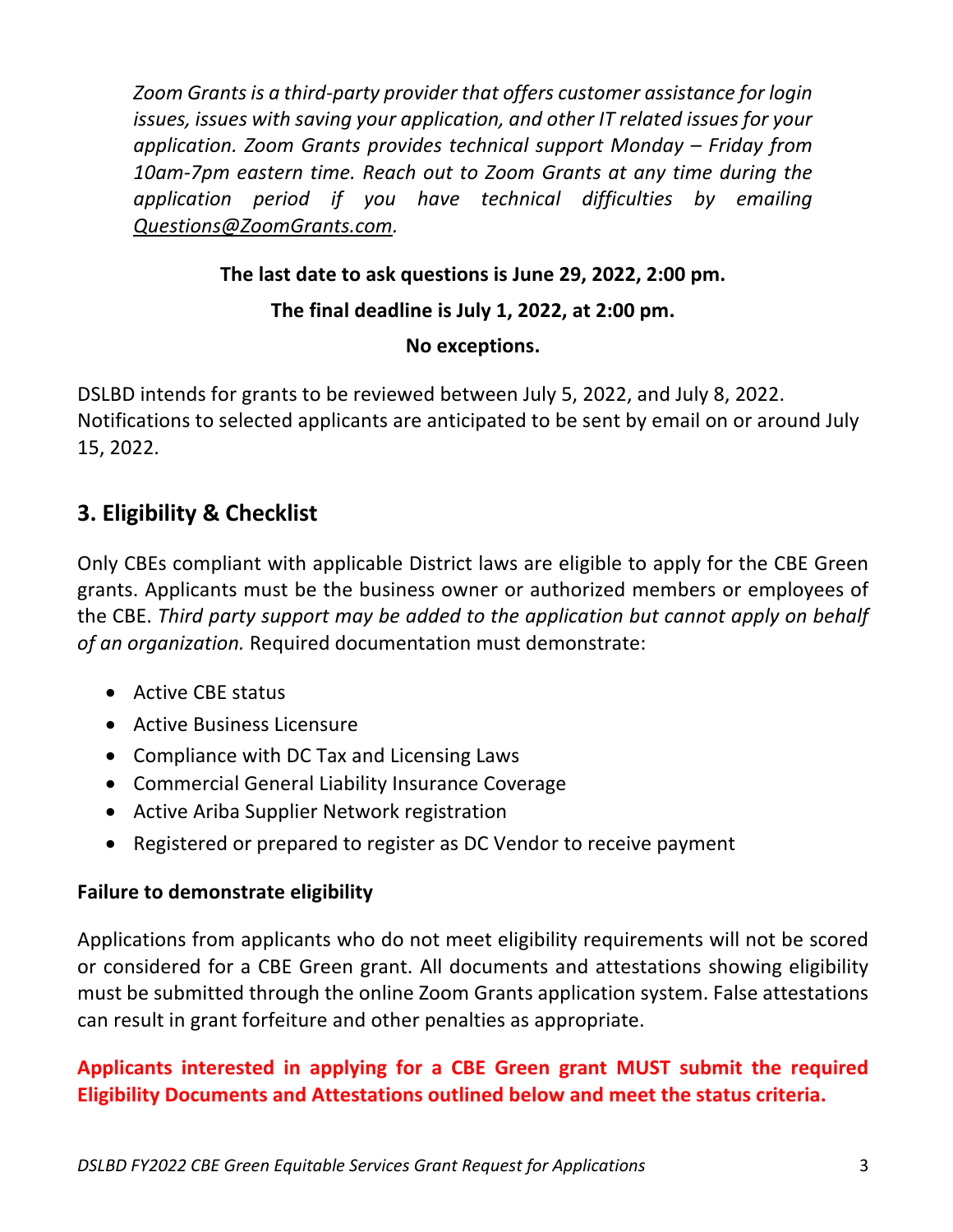| <b>Required Items</b>                                                                                                                                                         | <b>Description</b>                                                                                                                                                                                                               |
|-------------------------------------------------------------------------------------------------------------------------------------------------------------------------------|----------------------------------------------------------------------------------------------------------------------------------------------------------------------------------------------------------------------------------|
| 1. Active CBE Certification Number                                                                                                                                            | The number must be for the applicant business<br>and should be the same number listed on the<br><b>DSLBD</b> website at<br>https://dslbd.secure.force.com/public/                                                                |
| 2. Active DC Business License<br>Number                                                                                                                                       | Must be searchable in the DCRA Business License<br>Look Up (https://scout.dcra.dc.gov) or uploaded<br>provide proof of alternative licensure if DCRA<br>licensing is not required for business type.                             |
| 3. Office of Tax & Revenue<br>Compliant "Clean Hands"<br>Document issued June 1, 2022,<br>or later                                                                            | Applicants can check their Clean Hands status and<br>generate a notice of compliance (if compliant) for<br>free at https://otr.cfo.dc.gov/page/certificate-<br>clean-hands.                                                      |
| 4. Proof of Commercial General<br>Liability Insurance (Certificate of<br>Insurance). As applicable, proof<br>of workmen's compensation and<br>automobile liability insurance. | DSLBD cannot provide carrier recommendations -<br>grantees must have coverage during grant<br>activities (expenditures). Once selected, grantees<br>must name the District as an additional assured<br>on its required policies. |
| 5. Employment Identification<br>Number (EIN)                                                                                                                                  | Available for free at IRS.gov                                                                                                                                                                                                    |
| 6. IRS W-9 2018 form or later                                                                                                                                                 | Available at https://www.irs.gov/pub/irs-<br>pdf/fw9.pdf                                                                                                                                                                         |
| 7. Ariba Network ID Number                                                                                                                                                    | Details available at<br>https://ocp.dc.gov/page/vendor-registration-<br>electronic-solicitations-ocp.                                                                                                                            |
| 8. Attestation of Registration as a<br>Vendor with the Office of<br><b>Contracts and Procurement</b>                                                                          | Details available at<br>https://ocp.dc.gov/page/vendor-registration-<br>electronic-solicitations-ocp. DSLBD will verify<br>internally.                                                                                           |

#### **Required Documents and Attestations for Eligibility**

The above checklist covers ALL the required documentation used to determine an applicant's eligibility. Applications that fail to provide complete and verifiable documents, information, and attestations **will not be scored.** 

#### **Courtesy Eligible Review Deadlines**

Applicants may submit their eligibility documentation in Zoom Grants for an optional courtesy review of their eligibility prior to the CBE Green grant deadline. There are two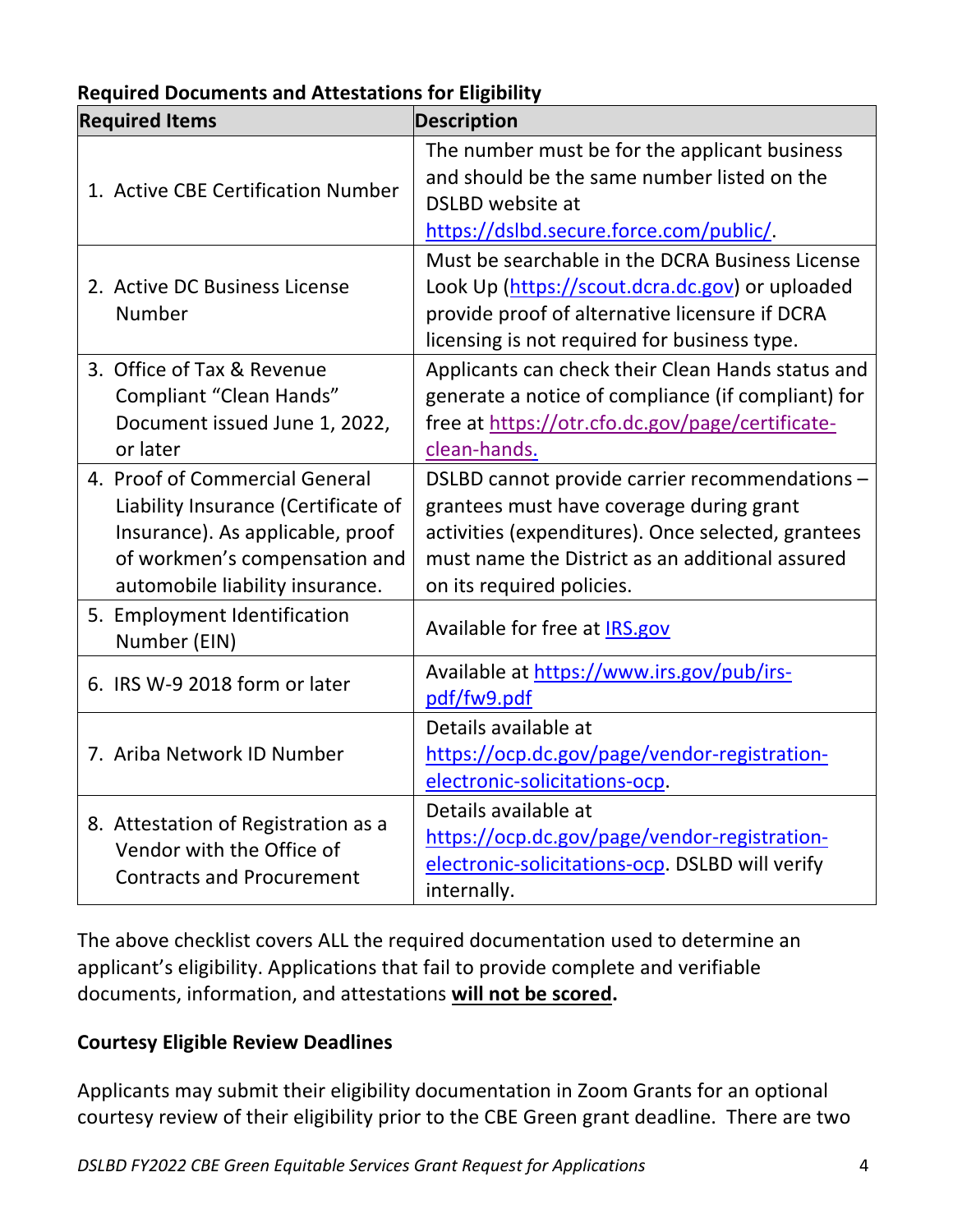opportunities for a courtesy eligibility review. The courtesy review will only provide feedback on whether the application is ready to move forward for scoring. The two courtesy eligibility review deadlines are:

- June 17, 2:00 pm
- June 24, 2:00 pm

# **4. Restrictions on Allowable Uses of Funds**

CBE Green Grant funds have allowed uses and disallowed uses. All expenses funded by the CBE Green Grant must occur during the "Period of Performance", which is July 15, 2022, through September 30, 2022.

The proposed use of funds must be accepted by DSLBD and will be outlined in individual grant agreements.

### **Allowed Uses**

The funds can be used for any of the following:

- 1. Direct support and training related costs, including but not limited to staff time, materials, research, space for in-person meetings or technology for virtual meetings.
- 2. Software for clients directly related to support activities (i.e., accounting or project management software).
- 3. Marketing of support and training opportunities.
- 4. Cost related to analyzing effectiveness of support and trainings.
- 5. Costs during the Period of Performance (July 15, 2022, through September 30, 2022)
- 6. Other costs proposed by applicant and accepted by the DSLBD in its sole discretion.

### **Disallowed Uses**

The funds cannot be used for any of the following:

- 1. Financing existing debt, including payment of taxes owed.
- 2. Expenses incurred outside of the Period of Performance.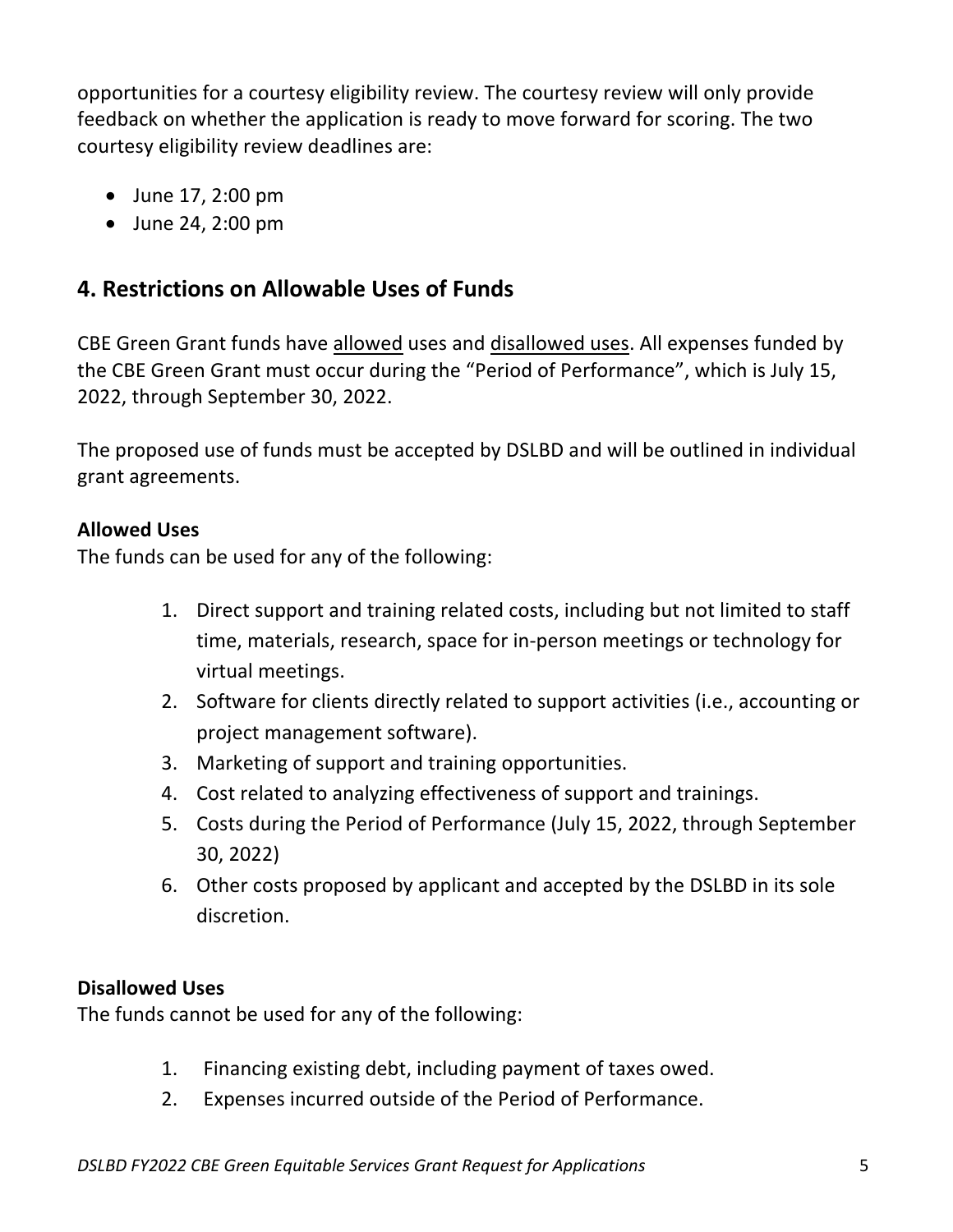- 3. Expenses that are reimbursed by a different grant from the District Government.
- 4. Personal use or other uses not related to the purposes identified in the grant.
- 5. Food (with the exception of food while attending professional development conferences outside of the Washington, DC metropolitan area).
- 6. Alcohol or alcohol-related paraphernalia (i.e., wine glasses, mixers, beer taps, etc.).
- 7. Payments to a professional fundraiser to raise funds for the Grantee.
- 8. Donations or charitable giving to non-profits organizations.
- 9. Vehicle purchase.
- 10. Real estate purchase.
- 11. Lobbying the District of Columbia government.
- 12. Lawsuits against the District of Columbia government.
- 13. Any activity, goods or products deemed illegal by the District of Columbia government.
- 14. Any activity, goods or products deemed ineligible by DSLBD in its sole discretion.

# **5. Narrative & Budget Questions of the Application**

The competitive application is divided into six sections, which correspond directly to the scoring criteria listed in section 6 of this document. There are also some options for uploads of additional documentation.

- **A. Explain how the proposed project provides critical support in the areas of accounting, proposal development, legal support, project management, internal systems development, or similar supports? (20 points)**
	- 1. Provide a brief description of the overall proposed project (or projects) to help grant reviewers understand the remainder of your answers.
	- 2. Explain what area of back-office support the project will provide.
	- 3. Explain why these supports are critical to CBEs pursuing green contracting opportunities.
	- 4. Explain the barriers that CBEs may face in obtaining these supports on their own in the open market, and how this provision of support will overcome these barriers.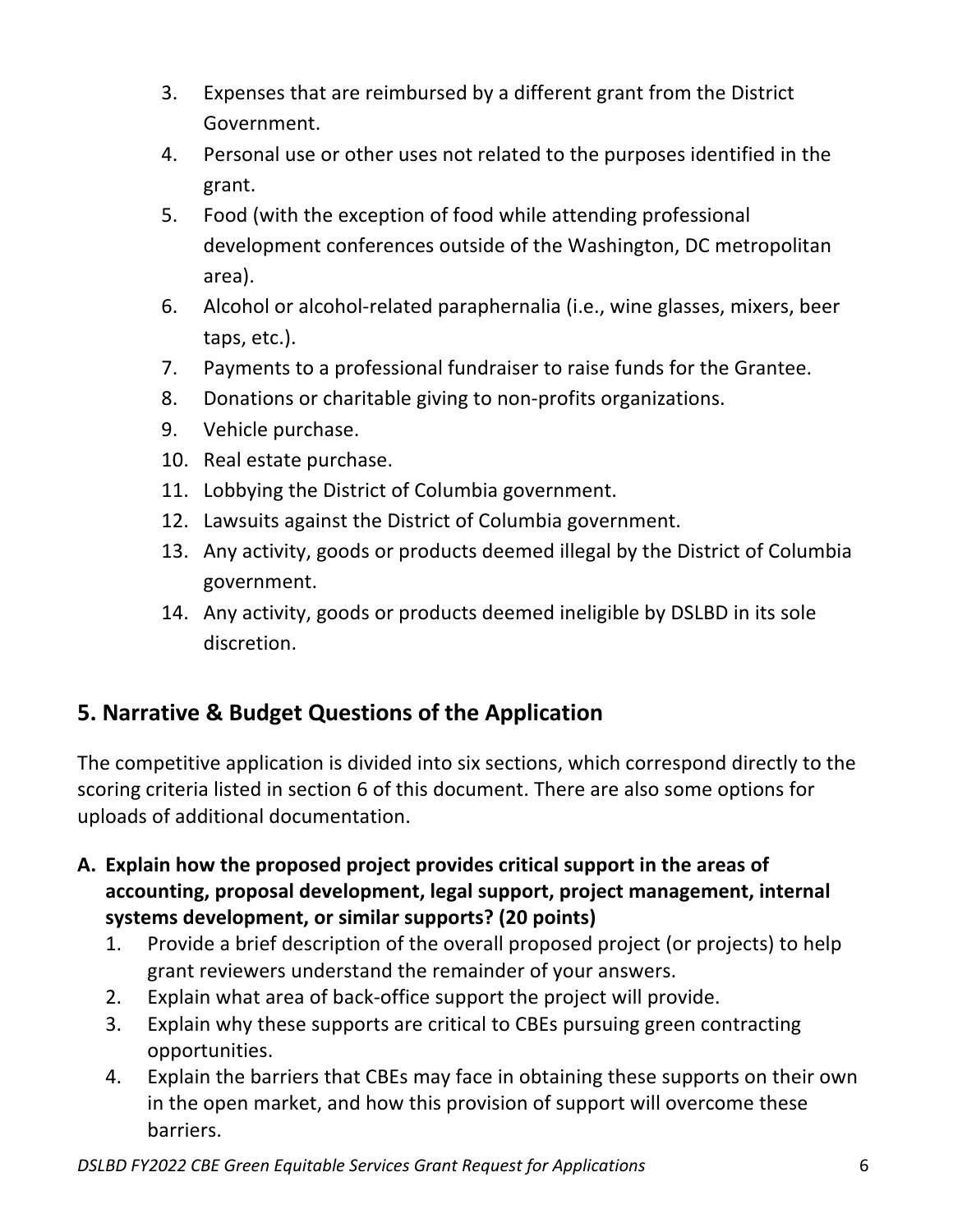- **B. Explain how the proposal is realistic in the projected timelines, expenditures, and project goals. (20 points)** *If awarded the CBE Green grant, describe how you would use the grant dollars. Detail your proposed specific dollar amounts and expenditures in the chart; you may apply for any amount up to \$100,000.*
	- 5. Provide a detailed workplan outlining each major activity of your proposal.
	- 6. Detail how many CBEs you propose to support and explain the average cost per CBE business for the support intended to be provided.
	- 7. Detail your onboarding plan for CBEs given that DSLBD will refer CBEs to you, and you may additionally recruit eligible CBEs for services.
	- 8. Explain the capacity of your business or organization to complete all of the proposed tasks and expend the budget by September 30, 2022.
	- 9. If awarded a lesser amount than requested, please share what portion of your proposal you would prefer to be funded and why.

### **C. Explain past performance in the area of the support proposed? (20 points)**

- 10. Tell us who will be directly operating the proposed project and their relevant experience and credentials. Resumes may be uploaded in additional documents.
- 11. Detail past performance of your organization for operating equitable, back-office support services for small businesses. Capability statements may be uploaded in additional documents.
- 12. Explain your expertise related to sustainable energy and green procurement, and if this is a new content area how your project team will approach adapting your other experience to this project.

### **D. Are the proposed services targeted to support CBEs in achieving success in contract development and contract delivery? (20 points)**

- 13. Explain how this service will directly impact a CBE's ability to compete for green market contracts.
- 14. Explain how this service will directly impact a CBE's ability to manage an awarded green market contract.

### **E. Tell us why this proposal will support equitable access to green and sustainable market opportunities. (20 points)**

15. Explain how this project supports small, resident-owned, and disadvantaged CBEs with a focus on broadening equitable access to market opportunity and explain the reporting and metrics you will track for outcomes and lessons learned.

### **F. Optional Additional Uploads**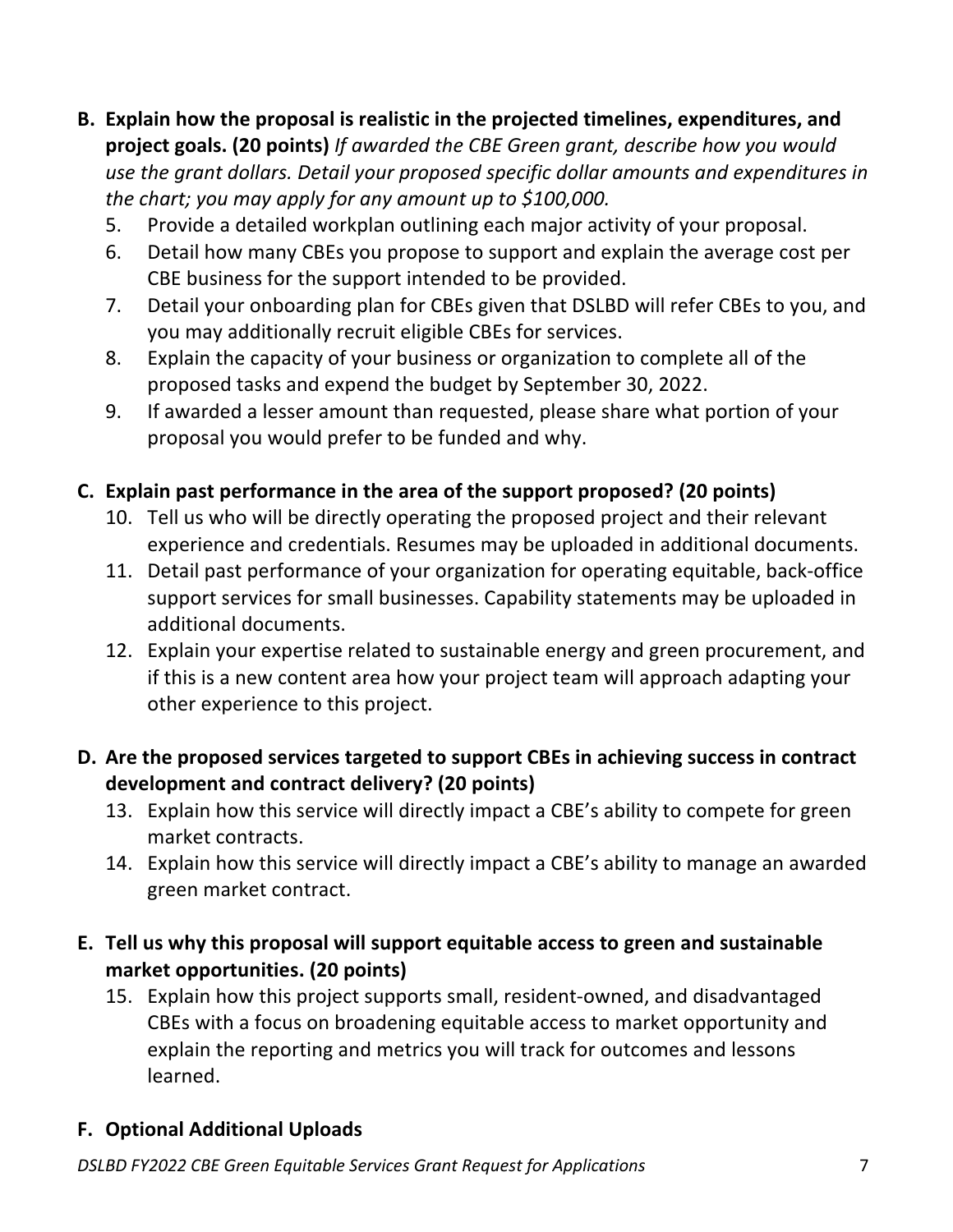- a. Applicants may submit a slide deck of no more than 15 slides to help demonstrate their full proposal.
- b. Applicants may submit resumes for each of the key training or other personnel identified in the proposal.
- c. Applicants may submit a capabilities statement.
- d. Applicants may choose to submit up to 3 letters of support of any kind; letters of support may be coalition letters with multiple signatories*.*

# **6. Scoring Criteria**

The following criteria will be used to evaluate all eligible applications. Applicants are encouraged to review their submissions against these scoring criteria before submitting a final application.

A. Will the proposed project provide critical support in the areas of accounting, proposal development, legal support, project management, internal systems development, or similar back-office services? (20 points). *This CBE Green initiative is focused on back-office services for CBEs pursuing green and sustainable market contracting opportunities. DSLBD has designated focus areas but will consider novel proposals for back-office support that benefit CBEs.*

B. Is the proposal realistic in the projected timelines, expenditures, and project goals? (20 points). *Projects will run during the summer of 2022 and will need to be completed by September 30, 2022. Can the project be implemented and funds be expended in the project timeline? Only costs expended after July 15, 2022, and by September 30, 2022, are eligible to be expensed against the grant.*

C. Do the providers have past performance in the area of the support proposed? (20 points). *Providers should have demonstrated experience in the area of the support they are proposing.*

D. Are the proposed supports targeted to help CBEs achieve success in contract development and contract delivery? (20 points). *Proposed supports should be targeted towards CBEs achieving contract awards and performing well on subsequent contracts and subcontracts.* 

E. Will the project increase access to opportunity for small, resident-owned, and disadvantaged CBEs? (20 points). *DSLBD supports equitable grantmaking and access to contract opportunities.*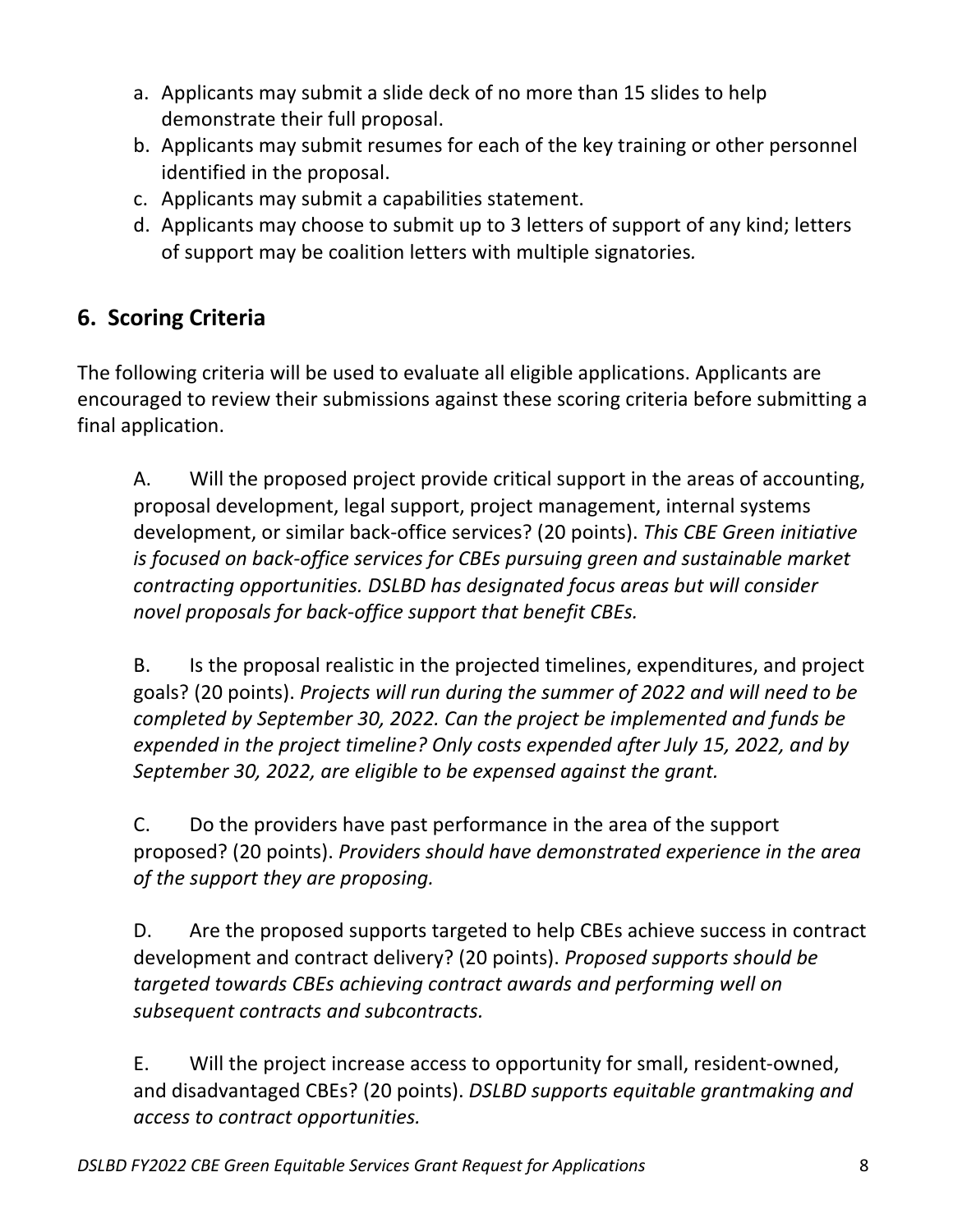# **7. Selection Process**

DSLBD will select grant recipients through a competitive application process. A review panel may be composed of agency partners, members of the public, and DC Government employees to review eligible applications received by the submission deadline and score them against the above criteria with respective weight. DSLBD will select a mix of different direct services to support CBEs.

The DSLBD program team will review the panel reviewers' recommendations and report them to the Director of DSLBD who will make the final determination of grant awards.

# **8. Award Information**

#### **Grant Award Notification**

Grant notifications are expected to be made on or about July 15, 2022. All other applicants will be notified of the decision no later than one week after the initial notification is made to selected applicants.

#### **Formal Grant Agreement**

Selected applicants will need to sign an individual grant agreement with DSLBD. The agency anticipates signing grant agreements between DSLBD and the grantees by July 15-22, 2022. If you are a previous DSLBD grantee, your award may be contingent upon completion of previous grant reporting. If agreements are unable to be executed by July 22, 2022, because the awarded grantee cannot meet the post-award requirements for any reason, then the grant funds may be forfeited.

#### **Additional Survey Assessment**

DSLBD anticipates further survey assessment of awarded businesses following the finalization of grant agreements.

#### **Grant Reporting**

The grant agreement will require additional documentation and reporting. This will include an approved budget and only costs outlined under the grant with appropriate documentation (receipts) will be accepted as proof of appropriate expenditures. Failure to submit documentation of proper expenditures may result in a requirement to return funds not properly accounted as expended on allowable costs.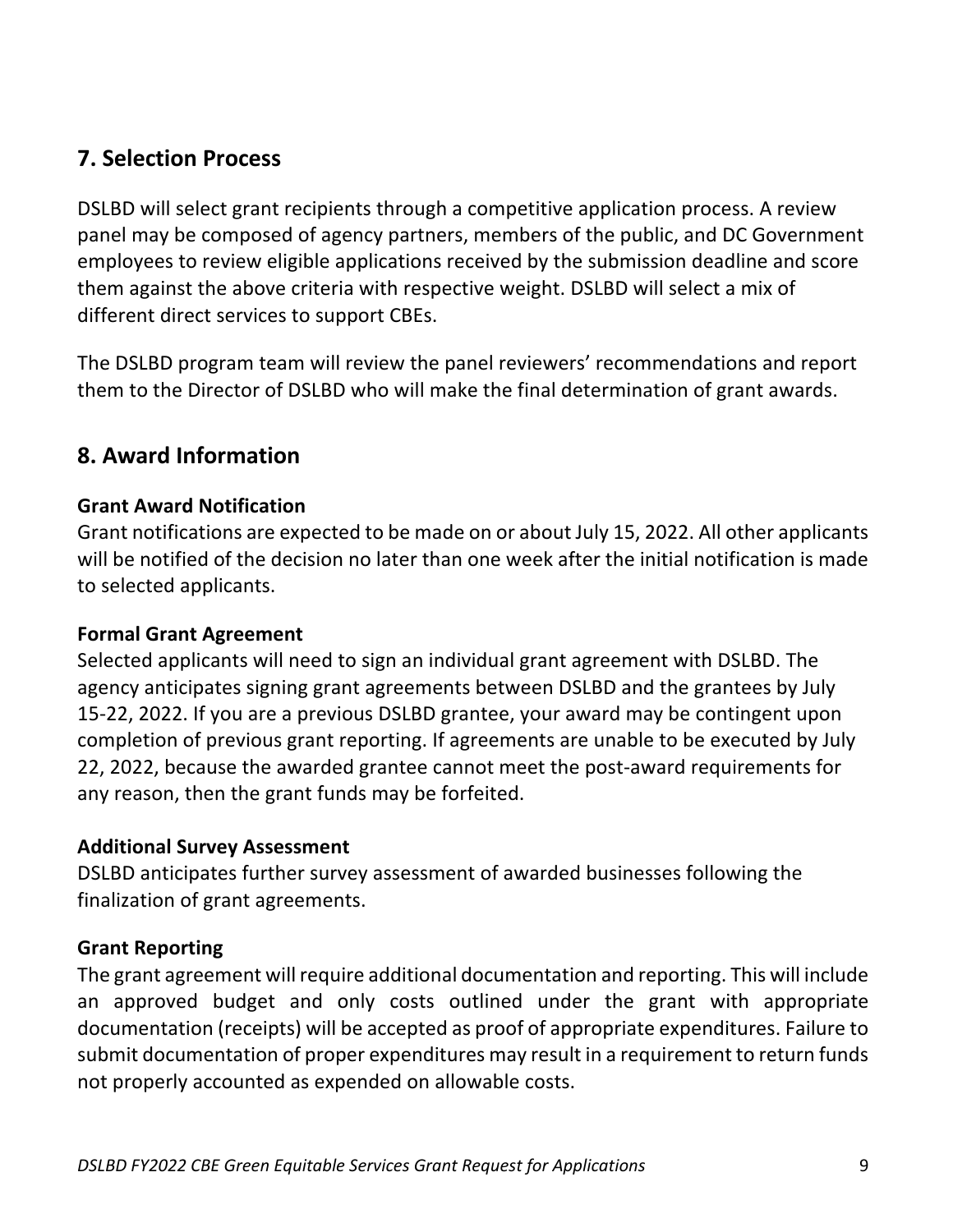Grantees are required to prepare a final report by October 30, 2022, providing proof of appropriate expenses made and impacts of the grant.

### **Disbursement (Payment)**

Terms of disbursement shall be determined after applicants are selected but may include the collection of additional documentation such as an IRS W-9, additional proof of insurance, and ACH payment documentation. We anticipate most grants will be disbursed in one lump sum. The District of Columbia Government pays all invoices within thirty (30) days of receipt of invoice. **This 30-day timeline starts after an executed grant agreement is in place, a recipient is fully registered to receive payment via the District's payment systems or selected 3rd party payment systems, a purchase order number has been successfully created, and the grantee successfully submits an invoice in the required system.**

### **Modifications**

Additional or modified information may be required as part of a final grant agreement. An awardee that cannot provide these and other requested materials by July 22, 2022, may be disqualified and DSLBD may award the grant to another applicant.

# **9. Important Legal Disclaimers**

This section includes the following reservations that DSLBD makes in releasing this RFA.

### **A. Contingent**

Funding for this award is contingent on continued funding from the District. The RFA does not commit the Agency to make an award.

### **B. Application Acceptance**

Following the closing of the application deadline(s), DSLBD will not review applications that do not comply with all instructions in the RFA. The agency reserves the right to accept or deny any or all applications if the agency determines it is in the best interest of the District to do so. The agency may suspend or terminate an outstanding RFA pursuant to its own grant making rule(s) or any applicable federal regulation or requirement.

Applications must be made through the online portal. DSLBD will not accept applications submitted via hand delivery, email, mail, or courier service. DSLBD will not review late submissions or incomplete applications.